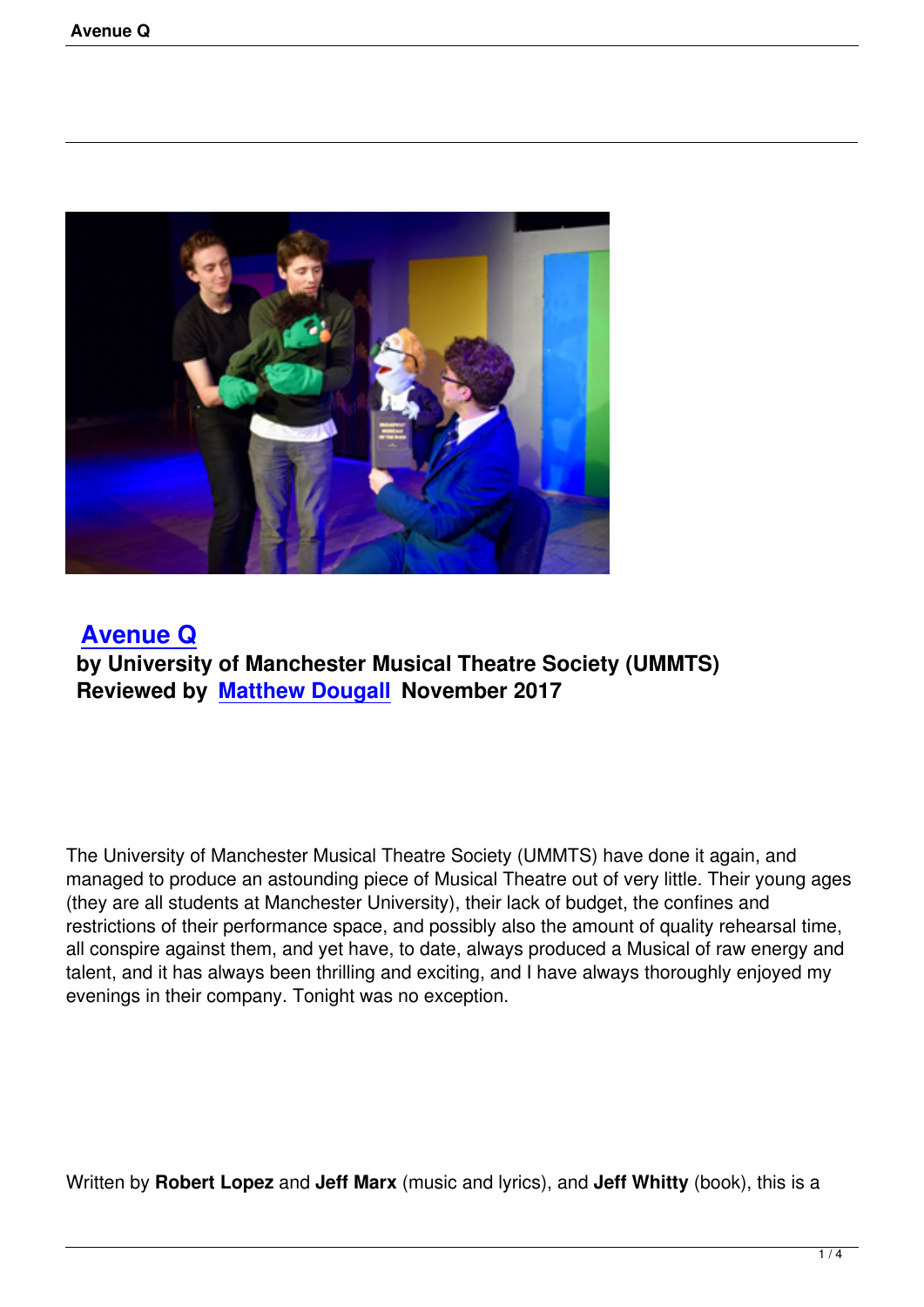semi-autobiographical account about the realisation that adulthood isn't the bed of roses is was promised to be by children's TV programmes and parents. To this end, the authors have shamelessly ripped off what is undoubtedly America's most famous and enduring of all Children's programmes, Sesame Street, and created a show in which the audience are required to suspend their disbelief a little more than usual, as humans act and interact with puppets with very visual and obvious puppet-masters. This is a very X-rated Sesame Street however, as within the course of this Musical, we tackle the tricky subjects of love (euw!), sex (with gratuitous graphics provided by the puppets), racism, homosexuality, schadenfreude, and the search for a purpose!

Most of the humour hits home, but I did feel that because this is a very American concept, there are perhaps too many US references and in-jokes in there for us to truly understand. The most obvious of these is having one of the characters in the show called Gary Coleman. Coleman was a black actor and comedian, more famous in the USA than here, and during the 70s and 80s was possibly America's most famous child star best known for his role in the sitcom, Different Strokes. The butt of a few of the show's jokes surround this knowledge and therefore the casting of a female for this role I found most strange - although I do know that this has also been a casting choice for large scale professional productions too, which still doesn't make sense to me.

Using a simplistic flat backdrop of a row of terraced houses, some in a better state of repair than others, the stage is set and Avenue Q is born. Behind the set was a live 6-piece band under the direction of **Billy McCreith** and **Tom Pieczora**, they sounded in good form this evening, just a little too loud in places sadly, overpowering the soloists and ripping out my eardrums in the first few bars of the overture!

Once again, the casting for this show was excellent. Considering their remit that only current students of Manchester University are eligible, then all I can say is that the university is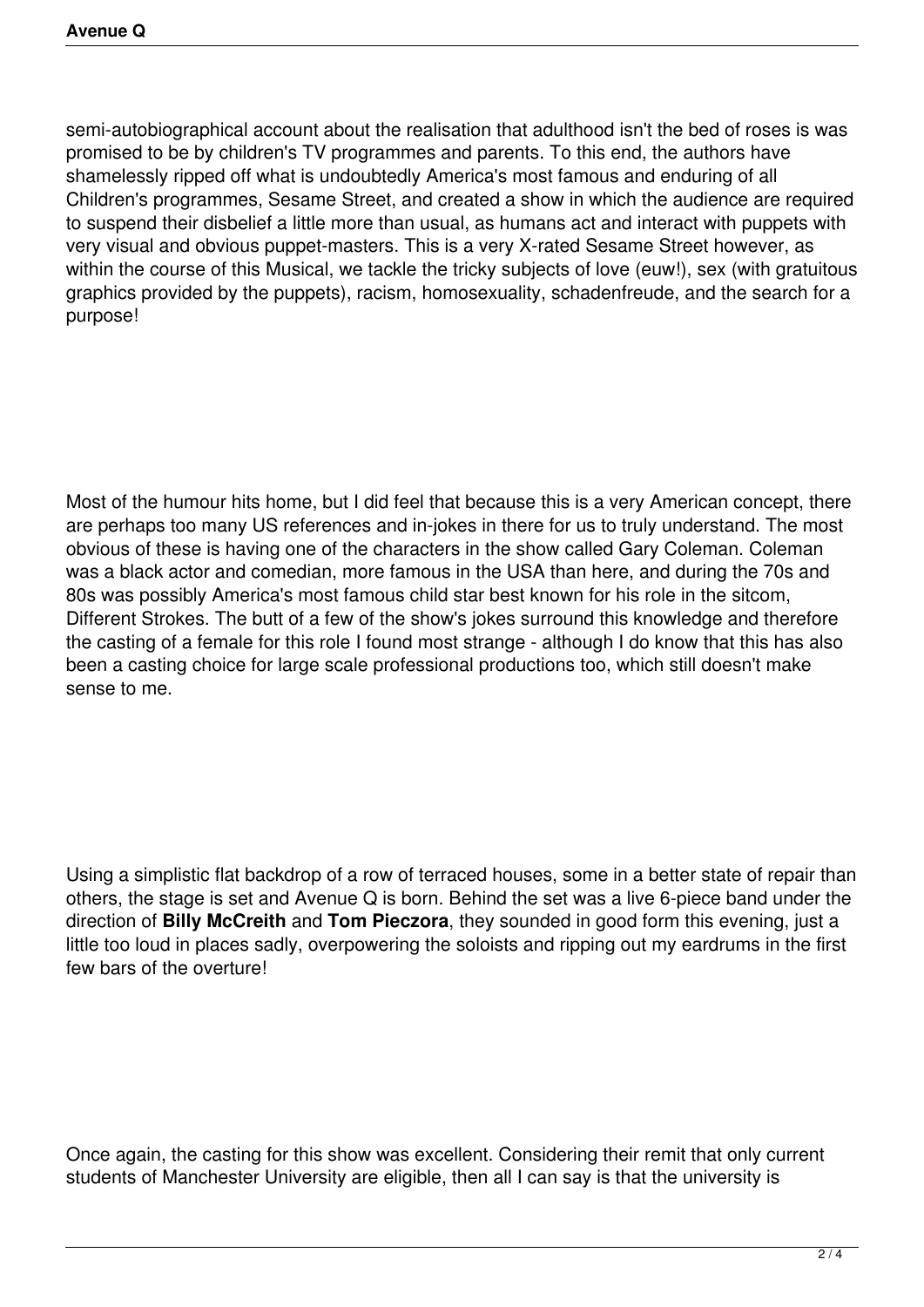coaching some very multi-talented young adults. Ancient History student **Tom Carswell** took the lead role of Princeton, a young man straight out of college with a degree and nowhere to go, and finds himself at the bottom of the heap with the losers and schmoozers of Avenue Q. A hugely likeable performance, intelligently and empathetically portrayed. Playing opposite him in the role of Kate Monster was

## **Becca Hatch**

. An excellently measured and assured performance, and an absolute delight to watch. Kate Monster, or Hatch is you prefer, gets to sing the Act 1 closing song,

## *A Fine Fine Line*

, which has become a firm favourite of mine. It is wasted on the monster character and works much better as a concert solo, but Hatch proved that it can also have great depth and meaning in context too. Lovely.

All the cast gave up-beat high energy performances, and the choral singing, especially the final song, sounded wonderful. However I will give a special mention to Avenue Q's own version of Bert And Ernie, Nicky and Rod (**Nick Rew** and **Roman Armstrong**). The uptight intellectual closet homosexual versus the slobby free-thinking-and-doing ordinary Joe, was played out excellently and I did feel genuine sympathy for both of their plights.

With a couple of in-university jokes thrown in for good measure, **Charlie White** (director) has steered his ship with a firm and knowledgeable hand. He brought out the best of each performer and created an uplifting, very funny, and under the circumstances (puppets notwithstanding), an also very believable evening's entertainment.

**Endnote**. It is customary that for each performance of Avenue Q, during a song in Act 2, a bucket is passed around the audience and the money donated to a charity of the producer's choosing. For this show, the money will go to Mustard Tree, a charity helping to combat poverty and homelessness in Greater Manchester. More details about this charity can be found at